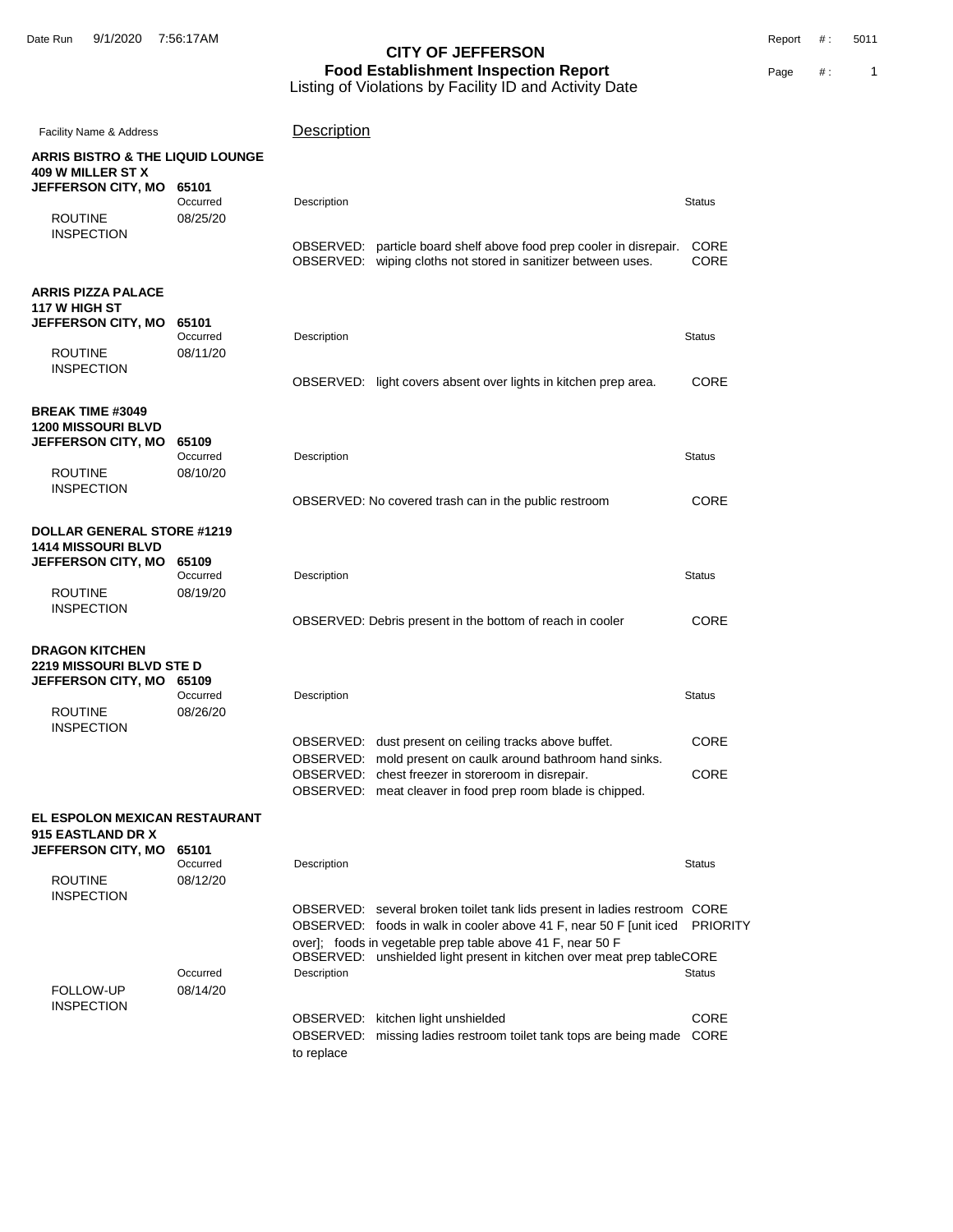| Facility Name & Address                                   |                      | Description                                                                                                              |               |
|-----------------------------------------------------------|----------------------|--------------------------------------------------------------------------------------------------------------------------|---------------|
| EL ESPOLON MEXICAN RESTAURANT                             |                      |                                                                                                                          |               |
| 450 ROCK HILL RD<br><b>JEFFERSON CITY, MO</b>             | 65109                |                                                                                                                          |               |
|                                                           | Occurred             | Description                                                                                                              | <b>Status</b> |
| <b>ROUTINE</b>                                            | 08/11/20             |                                                                                                                          |               |
| <b>INSPECTION</b>                                         |                      | OBSERVED: some broken wall and missing floor tile needs                                                                  | <b>CORE</b>   |
|                                                           |                      | replacement; back door is not rodent proof and requires replacement                                                      |               |
|                                                           |                      | OBSERVED: vegetable prep table door sill and gaskets are torn or                                                         | <b>CORE</b>   |
|                                                           |                      | loose allowing doors to gap and lose cold air; draft beer cooler iced<br>over, running 50 F instead of 41 F or lower     |               |
|                                                           |                      | OBSERVED: no trash container lids present on dumpster [recent]                                                           | CORE          |
|                                                           |                      | container fire?]; litter and trash present around dumpster; broken<br>steam table needs to be removed from dumpster area |               |
|                                                           |                      |                                                                                                                          |               |
|                                                           |                      |                                                                                                                          |               |
| FUJI JAPANESE STEAK HOUSE                                 |                      |                                                                                                                          |               |
| <b>3600 COUNTRY CLUB DR STE 512</b><br>JEFFERSON CITY, MO | 65109                |                                                                                                                          |               |
|                                                           | Occurred             | Description                                                                                                              | <b>Status</b> |
| <b>ROUTINE</b>                                            | 08/05/20             |                                                                                                                          |               |
| <b>INSPECTION</b>                                         |                      | OBSERVED: sushi display cooler windows are broken near missing                                                           | <b>CORE</b>   |
|                                                           |                      | handles                                                                                                                  |               |
|                                                           |                      | OBSERVED: paper towels at sushi bar hand sink not held in                                                                | <b>CORE</b>   |
|                                                           |                      | dispenser<br>OBSERVED: dish machine continues to run after completing cycle                                              | <b>CORE</b>   |
|                                                           |                      |                                                                                                                          |               |
| J. C. EAGLE STOP<br><b>3505 MISSOURI BLVD</b>             |                      |                                                                                                                          |               |
| JEFFERSON CITY, MO                                        | 65109                |                                                                                                                          |               |
| <b>ROUTINE</b>                                            | Occurred<br>08/24/20 | Description                                                                                                              | <b>Status</b> |
| <b>INSPECTION</b>                                         |                      |                                                                                                                          |               |
|                                                           |                      | OBSERVED: paper towel dispenser is broken at front hand sink;                                                            | CORE          |
|                                                           |                      | using paper towels without dispenser until repaired                                                                      |               |
| <b>LEE'S FAMOUS RECIPE</b>                                |                      |                                                                                                                          |               |
| <b>1550 MISSOURI BLVD</b><br><b>JEFFERSON CITY, MO</b>    | 65109                |                                                                                                                          |               |
|                                                           | Occurred             | Description                                                                                                              | <b>Status</b> |
| <b>ROUTINE</b>                                            | 08/14/20             |                                                                                                                          |               |
| <b>INSPECTION</b>                                         |                      | OBSERVED: food product on floor in walk in freezer.                                                                      | <b>CORE</b>   |
|                                                           |                      | OBSERVED: personal items stored on food product shelves by walk                                                          |               |
|                                                           |                      | in freezer.<br>OBSERVED: food debris on floor under shelves in walk in cooler.                                           | CORE          |
|                                                           |                      | OBSERVED: food debris around outside dumpster.                                                                           | CORE          |
|                                                           |                      |                                                                                                                          |               |
| <b>LONG JOHN SILVERS</b>                                  |                      |                                                                                                                          |               |
| 2220 MISSOURI BLVD                                        |                      |                                                                                                                          |               |
| JEFFERSON CITY, MO                                        | 65109<br>Occurred    | Description                                                                                                              | <b>Status</b> |
| <b>ROUTINE</b>                                            | 08/27/20             |                                                                                                                          |               |
| <b>INSPECTION</b>                                         |                      |                                                                                                                          |               |
|                                                           |                      | OBSERVED: leak in drain line of dish machine<br>OBSERVED: interior of front and back counters are in disrepair with      | <b>CORE</b>   |
|                                                           |                      | buckling, cracked formica, and holes present; cracked ceiling tile                                                       |               |
|                                                           |                      | present                                                                                                                  |               |
|                                                           |                      | OBSERVED: reach in freezer door gaskets, microwave roof, hots<br>cabinet, and ice maker shatter plate are soiled         | CORE          |
|                                                           |                      |                                                                                                                          |               |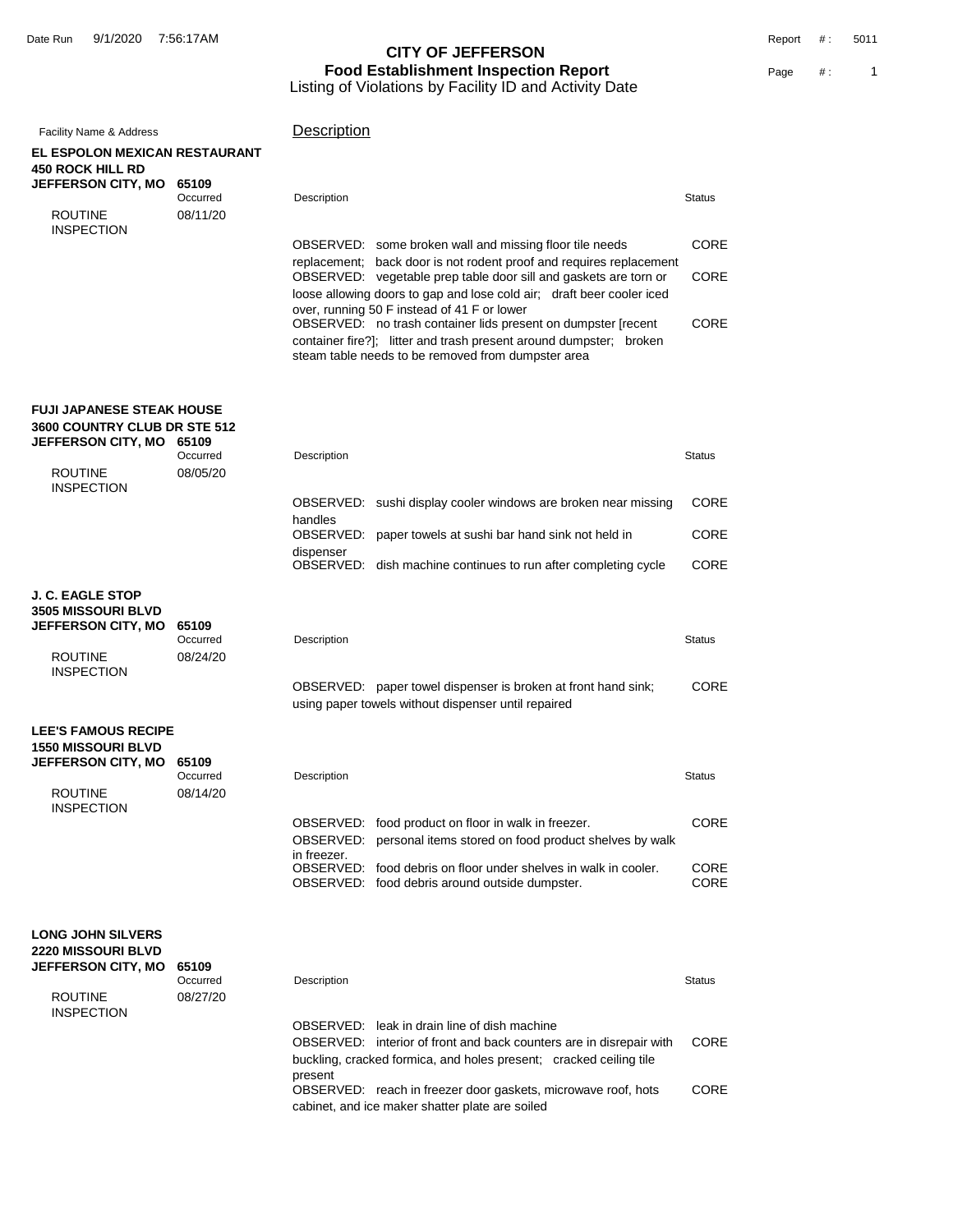| <b>Facility Name &amp; Address</b>             |                   | Description                                                                                                                                                                                                                                   |                            |
|------------------------------------------------|-------------------|-----------------------------------------------------------------------------------------------------------------------------------------------------------------------------------------------------------------------------------------------|----------------------------|
| <b>MCDONALD'S</b><br><b>3124 S TEN MILE DR</b> |                   |                                                                                                                                                                                                                                               |                            |
| <b>JEFFERSON CITY, MO</b>                      | 65109<br>Occurred | Description                                                                                                                                                                                                                                   | <b>Status</b>              |
| <b>ROUTINE</b><br><b>INSPECTION</b>            | 08/19/20          |                                                                                                                                                                                                                                               |                            |
|                                                |                   | OBSERVED: Canadian bacon in Assembly Cooler was above 41 F,<br>at 50 F                                                                                                                                                                        | <b>PRIORITY</b>            |
|                                                |                   | CORRECTED ON SITE: meat was discarded until unit can be<br>serviced                                                                                                                                                                           |                            |
|                                                |                   | OBSERVED: Assembly cooler found above 41 F, at 50 F [iced over]<br>OBSERVED: coved base tile broken at corner to back storage rooms                                                                                                           | <b>CORE</b><br><b>CORE</b> |
|                                                |                   | OBSERVED: door gaskets torn on Frappe machine<br>OBSERVED: leak from drink station present on floor                                                                                                                                           | CORE<br><b>CORE</b>        |
| <b>MCDONALD'S</b>                              |                   |                                                                                                                                                                                                                                               |                            |
| <b>1425 MISSOURI BLVD</b>                      |                   |                                                                                                                                                                                                                                               |                            |
| <b>JEFFERSON CITY, MO</b>                      | 65109<br>Occurred | Description                                                                                                                                                                                                                                   | <b>Status</b>              |
| <b>ROUTINE</b><br><b>INSPECTION</b>            | 08/19/20          |                                                                                                                                                                                                                                               |                            |
|                                                |                   | OBSERVED: missing light shields above work line                                                                                                                                                                                               | CORE<br>CORE               |
|                                                |                   | OBSERVED: frappe machine bin above 41 F, [CORRECTED ON<br>SITE, door jammed open, product rearranged and door closed tightly];<br>breakfast wall freezer above freezing, at 40 F; assembly table cooler<br>has ice blockage present over fans |                            |
|                                                |                   |                                                                                                                                                                                                                                               |                            |
| <b>MCDONALD'S</b><br><b>815 EASTLAND DR</b>    |                   |                                                                                                                                                                                                                                               |                            |
| <b>JEFFERSON CITY, MO</b>                      | 65101<br>Occurred | Description                                                                                                                                                                                                                                   | <b>Status</b>              |
| <b>ROUTINE</b><br><b>INSPECTION</b>            | 08/17/20          |                                                                                                                                                                                                                                               |                            |
|                                                |                   | OBSERVED: grease deposits present at fry station and in back at                                                                                                                                                                               | <b>CORE</b>                |
|                                                |                   | grease dump tank<br>OBSERVED: front hand wash sink does not provide 15 second                                                                                                                                                                 | CORE                       |
|                                                |                   | minimum water flow after activation; back hand wash sink turned off                                                                                                                                                                           |                            |
|                                                |                   | until repaired, does not turn off after activation<br>OBSERVED: detail clean surfaces and corners of McCafe and                                                                                                                               | CORE                       |
|                                                |                   | Shake machines                                                                                                                                                                                                                                |                            |

| <b>MEL'S COUNTRY CAFE INC.</b><br><b>2421 INDUSTRIAL DR X</b> |                   |                     |                                                                     |               |
|---------------------------------------------------------------|-------------------|---------------------|---------------------------------------------------------------------|---------------|
| <b>JEFFERSON CITY, MO</b>                                     | 65109<br>Occurred | Description         |                                                                     | <b>Status</b> |
| <b>ROUTINE</b><br><b>INSPECTION</b>                           | 08/25/20          |                     |                                                                     |               |
|                                                               |                   | OBSERVED:           | pull rack/speed rack in walk in cooler is soiled, needs             | <b>CORE</b>   |
|                                                               |                   | cleaning            |                                                                     |               |
|                                                               |                   |                     | OBSERVED: reorganize and store boxed food off floor in walk in      | <b>CORE</b>   |
|                                                               |                   | freezer             |                                                                     |               |
|                                                               |                   |                     | OBSERVED: restroom doors not fully self-closing; employee           | <b>CORE</b>   |
|                                                               |                   |                     | restroom paper towel dispenser out of battery                       |               |
|                                                               |                   |                     | OBSERVED: kitchen Coke reach in cooler evaporator is becoming       | <b>CORE</b>   |
|                                                               |                   | clogged with debris |                                                                     |               |
|                                                               |                   |                     | OBSERVED: kitchen floor under chicken roaster and table under grill | CORE          |
|                                                               |                   |                     | has debris accumulations present                                    |               |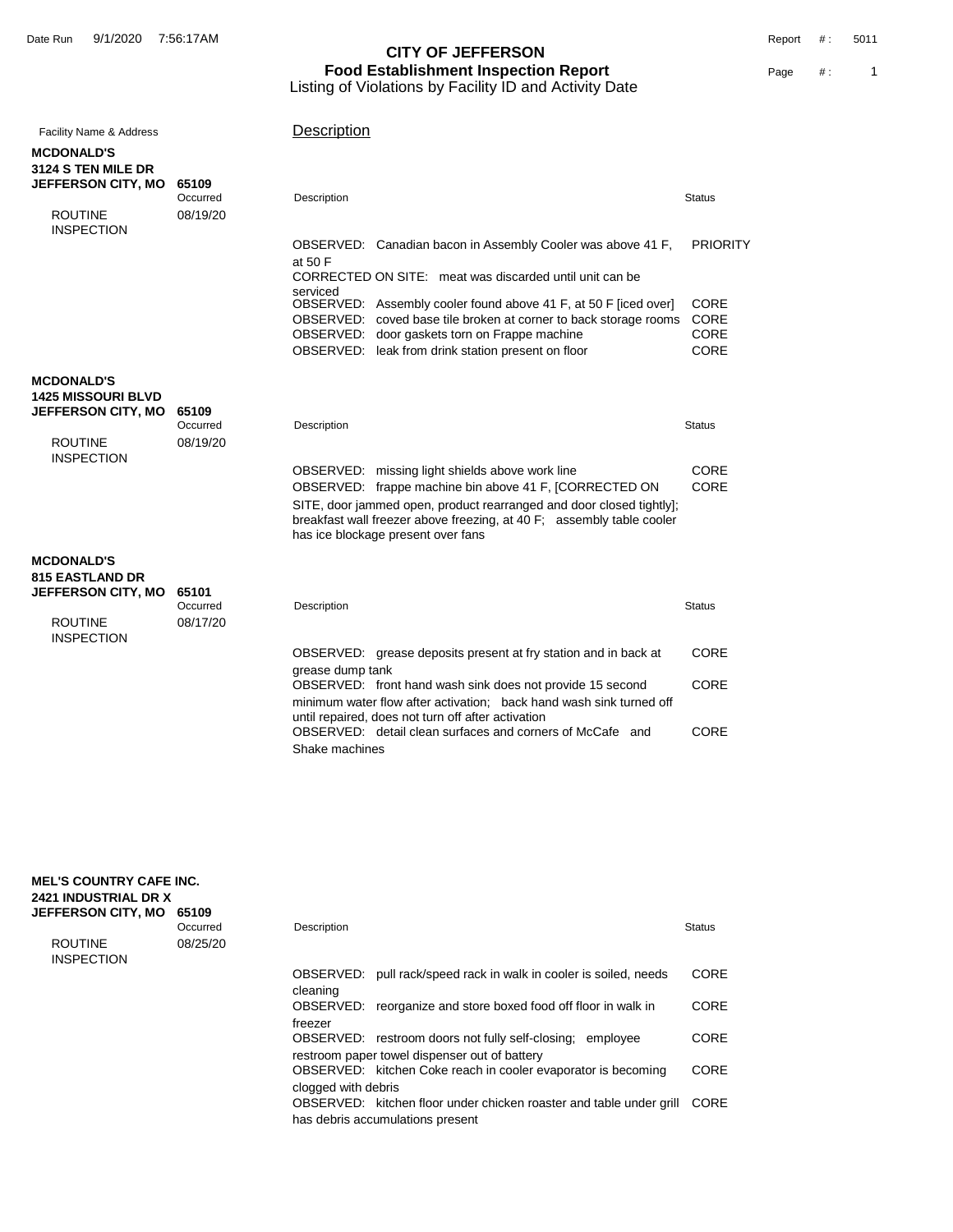Date Run 9/1/2020 7:56:17AM Report #: 5011

| Facility Name & Address                           |                      | Description                                                                                                                     |                 |
|---------------------------------------------------|----------------------|---------------------------------------------------------------------------------------------------------------------------------|-----------------|
| <b>MR CONVENIENCE</b><br><b>230 E MCCARTY ST</b>  |                      |                                                                                                                                 |                 |
| <b>JEFFERSON CITY, MO</b>                         | 65101<br>Occurred    | Description                                                                                                                     | <b>Status</b>   |
| <b>ROUTINE</b><br><b>INSPECTION</b>               | 08/10/20             |                                                                                                                                 |                 |
| 0                                                 |                      | No Violations Cited                                                                                                             |                 |
| <b>NEW CHINA RESTAURANT</b>                       |                      |                                                                                                                                 |                 |
| 905 EASTLAND DR STE D<br>JEFFERSON CITY, MO 65101 |                      |                                                                                                                                 |                 |
|                                                   | Occurred             | Description                                                                                                                     | <b>Status</b>   |
| <b>ROUTINE</b><br><b>INSPECTION</b>               | 08/18/20             |                                                                                                                                 |                 |
|                                                   |                      | OBSERVED: food residue present on walls by fryers, on wall under                                                                | CORE            |
|                                                   |                      | work table.<br>OBSERVED: wall of cooler/floor has food debris accumulation.                                                     |                 |
| PADDY MALONES IRISH PUB                           |                      |                                                                                                                                 |                 |
| 700 W MAIN ST                                     |                      |                                                                                                                                 |                 |
| <b>JEFFERSON CITY, MO</b>                         | 65101                |                                                                                                                                 |                 |
| <b>ROUTINE</b>                                    | Occurred<br>08/11/20 | Description                                                                                                                     | <b>Status</b>   |
| <b>INSPECTION</b>                                 |                      |                                                                                                                                 |                 |
|                                                   |                      | OBSERVED: food prep table not holding product at 41 degrees F or<br>below. Corrected on Site.                                   | <b>PRIORITY</b> |
| PAPA JOHNS PIZZA USA, INC                         |                      |                                                                                                                                 |                 |
| <b>2103 MISSOURI BLVD</b>                         |                      |                                                                                                                                 |                 |
| JEFFERSON CITY, MO                                | 65109<br>Occurred    |                                                                                                                                 | <b>Status</b>   |
| <b>ROUTINE</b>                                    | 08/28/20             | Description                                                                                                                     |                 |
| <b>INSPECTION</b>                                 |                      |                                                                                                                                 |                 |
| 0                                                 |                      | No Violations Cited                                                                                                             |                 |
| <b>RED LOBSTER #733</b>                           |                      |                                                                                                                                 |                 |
| <b>3519 COUNTRY CLUB DR</b>                       |                      |                                                                                                                                 |                 |
| <b>JEFFERSON CITY, MO</b>                         | 65109                |                                                                                                                                 |                 |
| <b>ROUTINE</b>                                    | Occurred<br>08/26/20 | Description                                                                                                                     | <b>Status</b>   |
| <b>INSPECTION</b>                                 |                      |                                                                                                                                 |                 |
|                                                   |                      | OBSERVED: Torn gaskets present on a reach in cooler                                                                             | CORE            |
|                                                   |                      | OBSERVED: Two lights not working properly in the walk in cooler<br>OBSERVED: Dish machine was not washing/rinsing at the proper | <b>PRIORITY</b> |
|                                                   |                      | temperature to sanitize dishes.                                                                                                 |                 |
|                                                   |                      | OBSERVED: Debris present on the wall in the dish room<br><b>CORRECTED ON SITE</b>                                               | CORE            |
|                                                   |                      | OBSERVED: Floor drain had an accumulation of debris present<br><b>CORRECTED ON SITE</b>                                         |                 |
|                                                   |                      | OBSERVED: Item not held at the proper temperature                                                                               | <b>PRIORITY</b> |
|                                                   |                      | <b>CORRECTED ON SITE</b>                                                                                                        |                 |
|                                                   | Occurred             | Description                                                                                                                     | <b>Status</b>   |
| FOLLOW-UP                                         | 08/31/20             |                                                                                                                                 |                 |
| <b>INSPECTION</b><br>0                            |                      | No Violations Cited                                                                                                             |                 |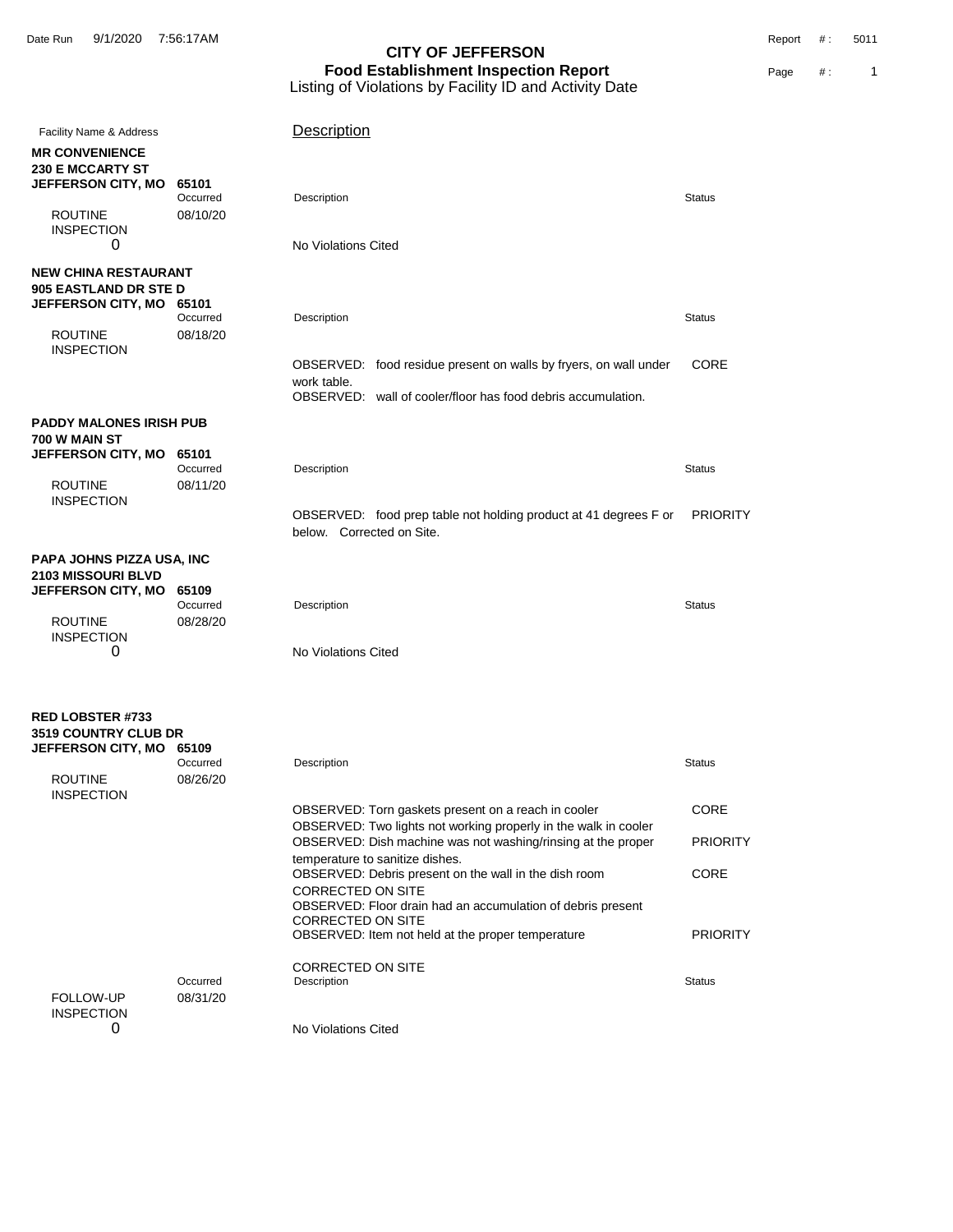| Facility Name & Address                                     |                      | Description                                                                                                                                                     |                 |
|-------------------------------------------------------------|----------------------|-----------------------------------------------------------------------------------------------------------------------------------------------------------------|-----------------|
| <b>SAWADDEE</b><br>103 E HIGH ST                            |                      |                                                                                                                                                                 |                 |
| JEFFERSON CITY, MO                                          | 65101<br>Occurred    | Description                                                                                                                                                     | <b>Status</b>   |
| <b>ROUTINE</b>                                              | 08/24/20             |                                                                                                                                                                 |                 |
| <b>INSPECTION</b>                                           |                      | OBSERVED: Debris present on a few utensils<br><b>CORRECTED ON SITE</b>                                                                                          | CORE            |
| <b>SCHNUCKS- DELI</b>                                       |                      |                                                                                                                                                                 |                 |
| <b>1801 MISSOURI BLVD</b><br><b>JEFFERSON CITY, MO</b>      | 65109                |                                                                                                                                                                 |                 |
|                                                             | Occurred             | Description                                                                                                                                                     | <b>Status</b>   |
| <b>ROUTINE</b><br><b>INSPECTION</b>                         | 08/05/20             |                                                                                                                                                                 |                 |
|                                                             |                      | OBSERVED: food debris/residue present on floor under front service<br>equipment, dust present on ceiling tiles, food debris present on ceiling<br>of microwave. | <b>CORE</b>     |
| <b>SUBWAY SANDWICH SHOP</b>                                 |                      |                                                                                                                                                                 |                 |
| <b>1922 MISSOURI BLVD STE B</b><br>JEFFERSON CITY, MO 65109 |                      |                                                                                                                                                                 |                 |
| <b>ROUTINE</b>                                              | Occurred<br>08/06/20 | Description                                                                                                                                                     | <b>Status</b>   |
| <b>INSPECTION</b>                                           |                      |                                                                                                                                                                 |                 |
| 0                                                           |                      | No Violations Cited                                                                                                                                             |                 |
| <b>TACO BELL #382</b><br><b>2605 MISSOURI BLVD</b>          |                      |                                                                                                                                                                 |                 |
| <b>JEFFERSON CITY, MO</b>                                   | 65109                |                                                                                                                                                                 |                 |
| <b>ROUTINE</b>                                              | Occurred<br>08/21/20 | Description                                                                                                                                                     | <b>Status</b>   |
| <b>INSPECTION</b><br>0                                      |                      | No Violations Cited                                                                                                                                             |                 |
| <b>TARGET STORES T752--GROCERY</b>                          |                      |                                                                                                                                                                 |                 |
| <b>735 W STADIUM BLVD</b>                                   |                      |                                                                                                                                                                 |                 |
| <b>JEFFERSON CITY, MO</b>                                   | 65109<br>Occurred    | Description                                                                                                                                                     | <b>Status</b>   |
| <b>ROUTINE</b>                                              | 08/18/20             |                                                                                                                                                                 |                 |
| <b>INSPECTION</b><br>0                                      |                      | No Violations Cited                                                                                                                                             |                 |
|                                                             |                      |                                                                                                                                                                 |                 |
|                                                             |                      |                                                                                                                                                                 |                 |
| <b>SCHNUCKS- DELI-FOOD BAR</b>                              |                      |                                                                                                                                                                 |                 |
| <b>1801 MISSOURI BLVD</b>                                   |                      |                                                                                                                                                                 |                 |
| <b>JEFFERSON CITY, MO</b>                                   | 65109<br>Occurred    | Description                                                                                                                                                     | <b>Status</b>   |
| <b>ROUTINE</b><br><b>INSPECTION</b>                         | 08/05/20             |                                                                                                                                                                 |                 |
|                                                             |                      | OBSERVED: potentially hazardous food product not held at 41<br>degrees F or less at food bar.<br>Corrected at time of inspection.                               | <b>PRIORITY</b> |
| <b>HYVEE GROCERY STORE-MEAT</b>                             |                      |                                                                                                                                                                 |                 |
| <b>3721 W TRUMAN BLVD</b>                                   |                      |                                                                                                                                                                 |                 |
| JEFFERSON CITY, MO                                          | 65109<br>Occurred    | Description                                                                                                                                                     | <b>Status</b>   |
| <b>ROUTINE</b>                                              | 08/17/20             |                                                                                                                                                                 |                 |
| <b>INSPECTION</b>                                           |                      | OBSERVED: Debris present on display coolers<br>OBSERVED: Debris present on vents fan in the walk in cooler                                                      | <b>CORE</b>     |
|                                                             |                      |                                                                                                                                                                 |                 |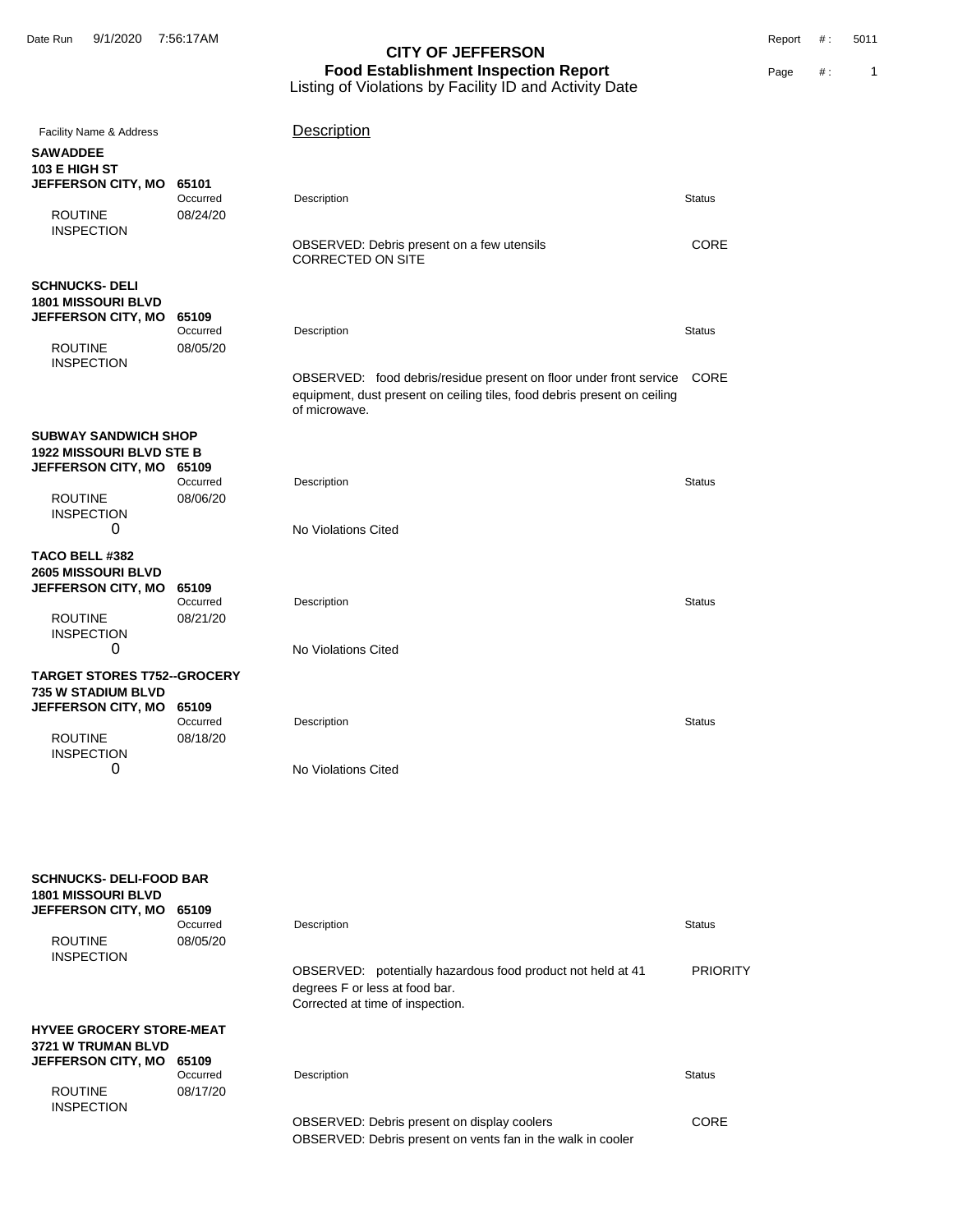Date Run 9/1/2020 7:56:17AM Report #: 5011

# **CITY OF JEFFERSON Food Establishment Inspection Report Page #** : 1 Listing of Violations by Facility ID and Activity Date

| Facility Name & Address                                                                                                           |                      | Description                                                                                  |               |
|-----------------------------------------------------------------------------------------------------------------------------------|----------------------|----------------------------------------------------------------------------------------------|---------------|
| <b>HYVEE FOOD STORE-CHINESE DELI</b><br>3721 W TRUMAN BLVD                                                                        |                      |                                                                                              |               |
| JEFFERSON CITY, MO 65109                                                                                                          | Occurred             | Description                                                                                  | <b>Status</b> |
| <b>ROUTINE</b><br><b>INSPECTION</b>                                                                                               | 08/07/20             |                                                                                              | <b>CORE</b>   |
|                                                                                                                                   |                      | OBSERVED: Flooring in need of repair at the fryers<br>OBSERVED: Equipment had debris present |               |
| HYVEE FOOD STORE-ITALIAN DELI<br><b>3721 W TRUMAN BLVD</b>                                                                        |                      |                                                                                              |               |
| JEFFERSON CITY, MO 65109                                                                                                          | Occurred             | Description                                                                                  | <b>Status</b> |
| <b>ROUTINE</b><br><b>INSPECTION</b>                                                                                               | 08/07/20             |                                                                                              |               |
| 0                                                                                                                                 |                      | No Violations Cited                                                                          |               |
| BEST WESTERN CAPITAL INN<br><b>1937 CHRISTY DR</b>                                                                                |                      |                                                                                              |               |
| <b>JEFFERSON CITY, MO</b>                                                                                                         | 65101<br>Occurred    | Description                                                                                  | <b>Status</b> |
| <b>ROUTINE</b><br><b>INSPECTION</b>                                                                                               | 08/07/20             |                                                                                              |               |
| 0                                                                                                                                 |                      | No Violations Cited                                                                          |               |
| COLE COUNTY FARMERS MARKET<br><b>3600 COUNTRY CLUB DR</b><br>JEFFERSON CITY, MO 65109<br><b>ROUTINE</b><br><b>INSPECTION</b><br>0 | Occurred<br>08/28/20 | Description<br>No Violations Cited                                                           | <b>Status</b> |
| <b>STARBUCKS</b>                                                                                                                  |                      |                                                                                              |               |
| <b>3721 W TRUMAN BLVD</b><br>JEFFERSON CITY, MO 65109                                                                             | Occurred             | Description                                                                                  | <b>Status</b> |
| <b>ROUTINE</b><br><b>INSPECTION</b>                                                                                               | 08/10/20             |                                                                                              |               |
| 0                                                                                                                                 |                      | No Violations Cited                                                                          |               |
| <b>SAMARITAN CENTER</b><br>1310 E MCCARTY ST<br>JEFFERSON CITY, MO                                                                | 65101<br>Occurred    | Description                                                                                  | <b>Status</b> |
| <b>ROUTINE</b><br><b>INSPECTION</b>                                                                                               | 08/11/20             |                                                                                              |               |
|                                                                                                                                   |                      | OBSERVED: laundry sink lacks vacuum breaker with hose attached                               | <b>CORE</b>   |
| <b>WASHINGTON PARK ICE ARENA</b><br>711 KANSAS ST                                                                                 |                      |                                                                                              |               |
| <b>JEFFERSON CITY, MO</b>                                                                                                         | 65109<br>Occurred    | Description                                                                                  | <b>Status</b> |
| <b>ROUTINE</b><br><b>INSPECTION</b>                                                                                               | 08/24/20             |                                                                                              |               |
|                                                                                                                                   |                      | OBSERVED: odor currently coming from grease trap, clean or                                   | CORE          |

address odor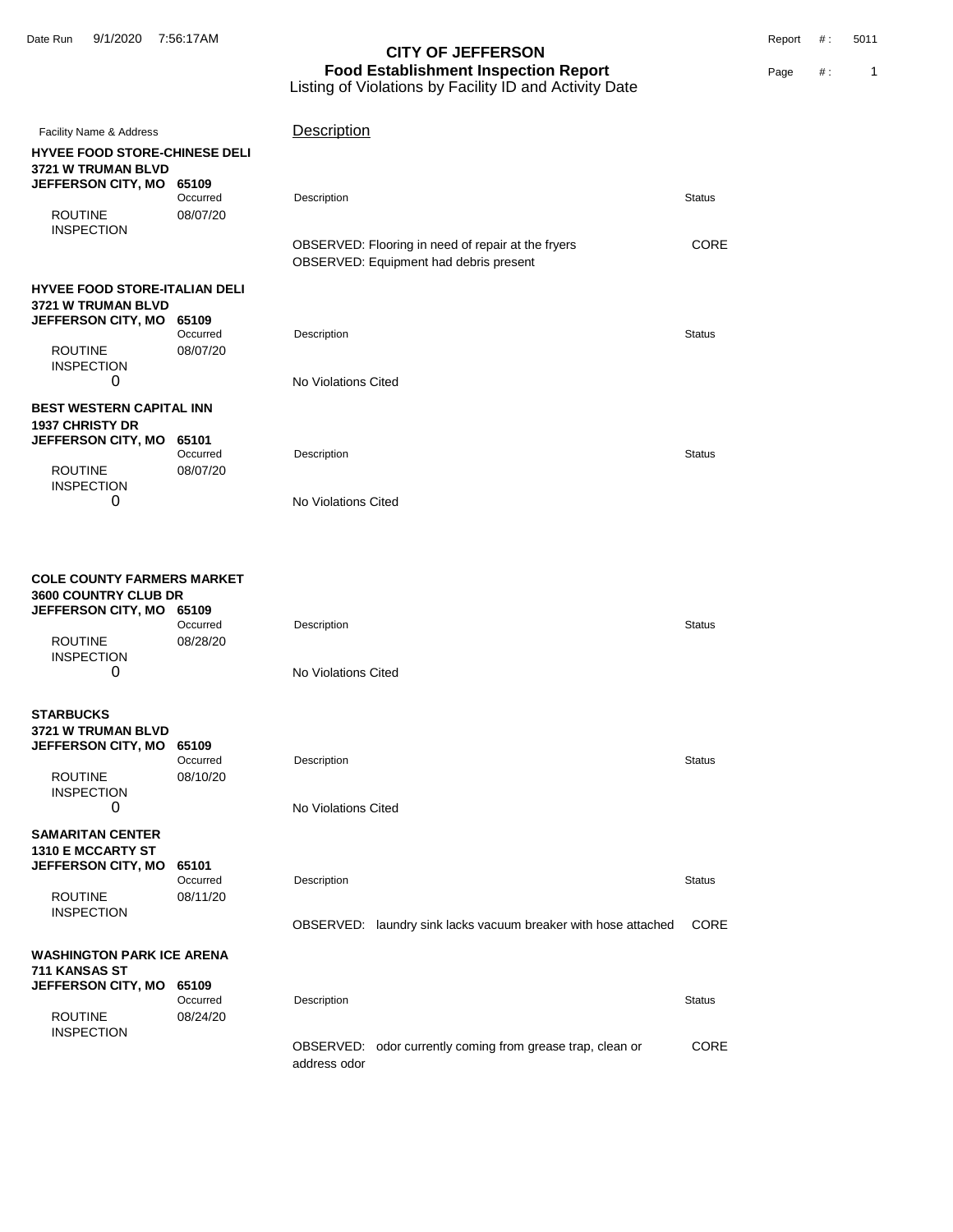| Facility Name & Address                                                                 |                      | Description                                                                                                                       |                 |
|-----------------------------------------------------------------------------------------|----------------------|-----------------------------------------------------------------------------------------------------------------------------------|-----------------|
| <b>OAK HILLS GOLF COURSE</b><br><b>932 ELLIS BLVD</b>                                   |                      |                                                                                                                                   |                 |
| <b>JEFFERSON CITY, MO</b>                                                               | 65101<br>Occurred    | Description                                                                                                                       | <b>Status</b>   |
| <b>ROUTINE</b><br><b>INSPECTION</b>                                                     | 08/10/20             |                                                                                                                                   |                 |
| 0                                                                                       |                      | No Violations Cited                                                                                                               |                 |
| <b>GREAT AMERICAN COOKIE &amp; MARBLE SLAB CREAMERY</b><br>3600 COUNTRY CLUB DR STE 422 |                      |                                                                                                                                   |                 |
| JEFFERSON CITY, MO 65109                                                                | Occurred             | Description                                                                                                                       | <b>Status</b>   |
| <b>ROUTINE</b><br><b>INSPECTION</b>                                                     | 08/04/20             |                                                                                                                                   |                 |
|                                                                                         |                      | OBSERVED: personal medicine, glass cleaner, and insecticide found PRIORITY                                                        |                 |
|                                                                                         |                      | stored with straws, icings, etc under front counter<br>OBSERVED: employee states triple sink used to wash and rinse food PRIORITY |                 |
|                                                                                         |                      | contact surfaces, no sanitizer used<br>OBSERVED: cooling rack cover torn;<br>unsealed wood boards used                            | CORE            |
|                                                                                         |                      | for rack leveling in walk in cooler; smooth side of dough roll out<br>counter missing                                             |                 |
|                                                                                         |                      | OBSERVED: dipper well as well as marble slab turned off, no running CORE<br>water on utensils between uses                        |                 |
|                                                                                         |                      | OBSERVED: fudge brownie cookie dough as well as chocolate cake<br>were found moldy in the walk in cooler                          | <b>PRIORITY</b> |
|                                                                                         |                      | OBSERVED: restroom door is not self-closing nor does it properly<br>latch                                                         | <b>CORE</b>     |
|                                                                                         |                      | OBSERVED: cooling rack cover moldy; leveling boards in walk in<br>cooler moldy; Icee machine knobs moldy                          | CORE            |
|                                                                                         |                      | OBSERVED: boxes of single serve items found on back storage room CORE<br>floor                                                    |                 |
| FOLLOW-UP                                                                               | Occurred<br>08/21/20 | Description                                                                                                                       | <b>Status</b>   |
| <b>INSPECTION</b>                                                                       |                      | OBSERVED: restroom door is not self-closing                                                                                       | CORE            |
|                                                                                         |                      | OBSERVED: dough roll out counter formica trim is missing                                                                          | CORE            |
|                                                                                         |                      | CORRECTED TEMPORARY: using tape to shield/buffer food contact<br>surfaces until proper food contact surface can be installed      |                 |
|                                                                                         |                      |                                                                                                                                   |                 |

| <b>SAM'S CLUB #6505-GROCERY</b><br><b>849 STONERIDGE PKWY</b><br><b>JEFFERSON CITY, MO</b> | 65109    |                                                                                                                  |               |
|--------------------------------------------------------------------------------------------|----------|------------------------------------------------------------------------------------------------------------------|---------------|
|                                                                                            | Occurred | Description                                                                                                      | <b>Status</b> |
| <b>ROUTINE</b><br><b>INSPECTION</b>                                                        | 08/18/20 |                                                                                                                  |               |
|                                                                                            |          | OBSERVED: Flooring in the walk in freezer is in disrepair                                                        | CORE          |
|                                                                                            |          | OBSERVED: Debris present on the chip shelf                                                                       |               |
|                                                                                            |          | OBSERVED: Debris present in the baking supply area.<br>OBSERVED: Grinder in the customer area had debris present |               |
|                                                                                            |          | OBSERVED: Pallet with several dented cans                                                                        |               |
| <b>SAM'S CLUB #6505-BAKERY</b><br><b>849 STONERIDGE PKWY</b>                               |          |                                                                                                                  |               |
| <b>JEFFERSON CITY, MO</b>                                                                  | 65109    |                                                                                                                  |               |
|                                                                                            | Occurred | Description                                                                                                      | <b>Status</b> |
| <b>ROUTINE</b>                                                                             | 08/27/20 |                                                                                                                  |               |
| <b>INSPECTION</b>                                                                          |          |                                                                                                                  |               |
|                                                                                            |          | No Violations Cited                                                                                              |               |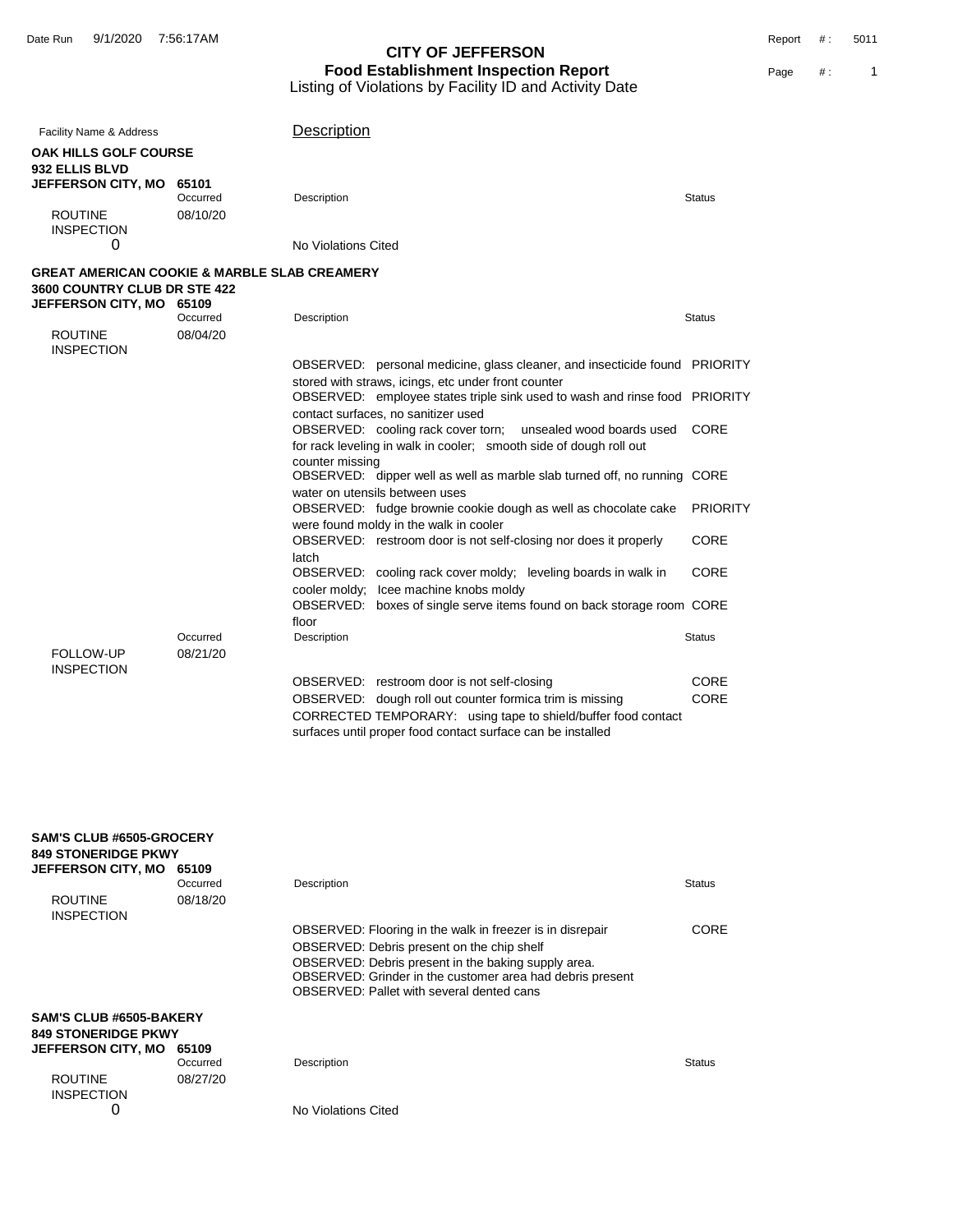| <b>Facility Name &amp; Address</b><br><b>BURGER KING</b>                         |                               | Description                                                                                                                                                                                                                                                                                                                                                                                                                                                                                                                                                            |                         |
|----------------------------------------------------------------------------------|-------------------------------|------------------------------------------------------------------------------------------------------------------------------------------------------------------------------------------------------------------------------------------------------------------------------------------------------------------------------------------------------------------------------------------------------------------------------------------------------------------------------------------------------------------------------------------------------------------------|-------------------------|
| <b>1923 CHRISTY DR</b>                                                           |                               |                                                                                                                                                                                                                                                                                                                                                                                                                                                                                                                                                                        |                         |
| JEFFERSON CITY, MO<br><b>ROUTINE</b>                                             | 65101<br>Occurred<br>08/12/20 | Description                                                                                                                                                                                                                                                                                                                                                                                                                                                                                                                                                            | <b>Status</b>           |
| <b>INSPECTION</b>                                                                |                               | OBSERVED: Water present in the ceiling tiles and light fixtures<br>OBSERVED: Hot Holding cabinet had debris present<br>OBSERVED: Debris on the floor at the Char Boiler<br>OBSERVED: Debris on the floor at the drive thru<br>OBSERVED: Debris in the storage area.                                                                                                                                                                                                                                                                                                    | CORE                    |
|                                                                                  |                               | OBSERVED: No time stickers present on the food items                                                                                                                                                                                                                                                                                                                                                                                                                                                                                                                   | <b>PRIORITY</b>         |
|                                                                                  |                               | <b>CORRECTED ON SITE</b><br>OBSERVED: Soda drain at the drive thru had debris present<br>OBSERVED: Shake machine had debris present                                                                                                                                                                                                                                                                                                                                                                                                                                    | CORE                    |
|                                                                                  |                               | <b>CORRECTED ON SITE</b><br>OBSERVED: Tobacco products on the prep table<br><b>CORRECTED ON SITE</b>                                                                                                                                                                                                                                                                                                                                                                                                                                                                   | <b>PRIORITY</b>         |
| <b>SMOOTHIE KING</b><br>2208 MISSOURI BLVD STE 104                               |                               |                                                                                                                                                                                                                                                                                                                                                                                                                                                                                                                                                                        |                         |
| JEFFERSON CITY, MO 65109<br><b>ROUTINE</b>                                       | Occurred<br>08/05/20          | Description                                                                                                                                                                                                                                                                                                                                                                                                                                                                                                                                                            | <b>Status</b>           |
| <b>INSPECTION</b>                                                                |                               | OBSERVED: Ice Scoop has a broken handle<br>OBSERVED: Missing tiles around the floor drain                                                                                                                                                                                                                                                                                                                                                                                                                                                                              | CORE                    |
| <b>POPEYE'S LOUISIANA CHICKEN</b>                                                |                               |                                                                                                                                                                                                                                                                                                                                                                                                                                                                                                                                                                        |                         |
| <b>2102 MISSOURI BLVD</b><br>JEFFERSON CITY, MO                                  | 65109                         |                                                                                                                                                                                                                                                                                                                                                                                                                                                                                                                                                                        |                         |
| <b>ROUTINE</b><br><b>INSPECTION</b>                                              | Occurred<br>08/18/20          | Description                                                                                                                                                                                                                                                                                                                                                                                                                                                                                                                                                            | <b>Status</b>           |
|                                                                                  |                               | OBSERVED: Dining Room soda machine has build up present<br>OBSERVED: No toilet paper present in the women's restroom<br>OBSERVED: No paper towels present in the women's restroom<br>OBSERVED: Debris present on the floor in the men's restroom<br>OBSERVED: Black build up present on the wall at the triple sink<br>OBSERVED: Food debris present in the employee hand sink.<br>OBSERVED: Debris present in the bottom of the fry reach in freezer<br>OBSERVED: Exhaust vents have build up present<br>OBSERVED: Items stored in an ice bath were not at the proper | CORE<br><b>PRIORITY</b> |
|                                                                                  |                               | temperature<br>OBSERVED: Reach In Cooler was not at the proper temperature<br>OBSERVED: Walk in Freezer door not properly closing because of ice<br>build up that is present.                                                                                                                                                                                                                                                                                                                                                                                          |                         |
| <b>SMALLCAKES JEFFERSON CITY</b><br>905 EASTLAND DR STE B                        |                               |                                                                                                                                                                                                                                                                                                                                                                                                                                                                                                                                                                        |                         |
| JEFFERSON CITY, MO 65101<br><b>ROUTINE</b>                                       | Occurred<br>08/04/20          | Description                                                                                                                                                                                                                                                                                                                                                                                                                                                                                                                                                            | <b>Status</b>           |
| <b>INSPECTION</b>                                                                |                               | <b>OBSERVED: Equipment had debris present</b>                                                                                                                                                                                                                                                                                                                                                                                                                                                                                                                          | CORE                    |
| <b>MOD PIZZA</b><br><b>1709 MISSOURI BLVD STE A</b><br><b>JEFFERSON CITY, MO</b> | 65109                         |                                                                                                                                                                                                                                                                                                                                                                                                                                                                                                                                                                        |                         |
| <b>ROUTINE</b>                                                                   | Occurred<br>08/07/20          | Description                                                                                                                                                                                                                                                                                                                                                                                                                                                                                                                                                            | <b>Status</b>           |
| <b>INSPECTION</b>                                                                |                               | OBSERVED: Items in the walk in cooler were not properly date<br>labeled.<br>CORRECTED ON SITE                                                                                                                                                                                                                                                                                                                                                                                                                                                                          | <b>PRIORITY</b>         |